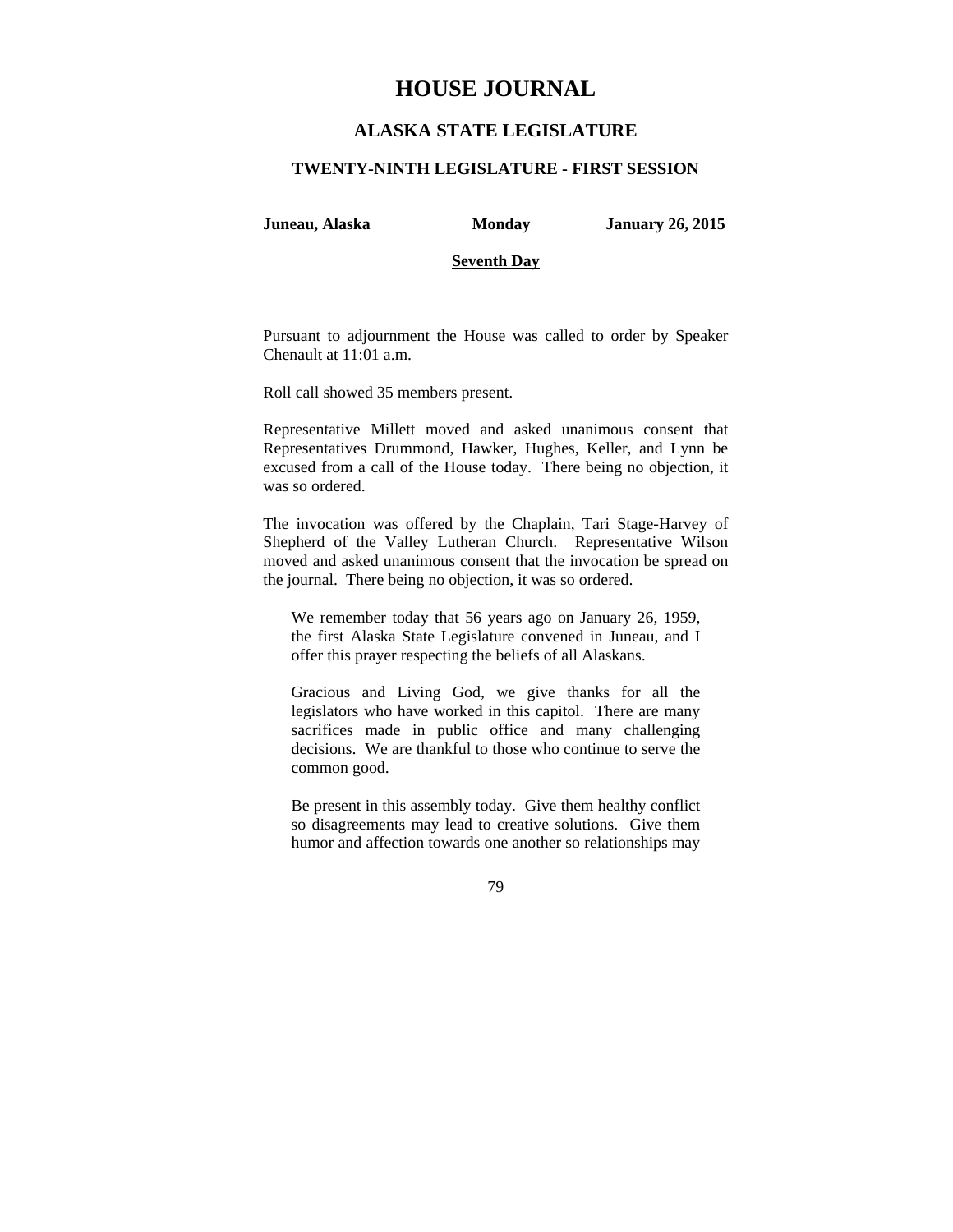be gracious. Make them ever mindful of the many Alaskans for generations to come who are impacted by their decisions.

Trusting in your love, we pray. Amen.

The Pledge of Allegiance was led by Representative Edgmon.

## **CERTIFICATION OF THE JOURNAL**

Representative Millett moved and asked unanimous consent that the journal for the fourth, fifth, and sixth legislative days be approved as certified by the Chief Clerk. There being no objection, it was so ordered.

**\* \* \* \* \*** 

Representative Munoz introduced Kennedy and Lincoln Buckner, Guest Pages, from Juneau.

## **INTRODUCTION OF CITATIONS**

The following citations were introduced and referred to the Rules Committee for placement on the calendar:

Honoring - Aaron Abella for Outstanding Artistic Performance By Representatives Munoz, Kito; Senator Egan

Honoring - Aaron Densmore By Senator Meyer

In Memoriam - Ruth Anderson By Senator Meyer

In Memoriam - Franklin Elliott Vaughn By Senator Meyer

In Memoriam - Richard Malcom Fraser By Senator Stevens; Representative Seaton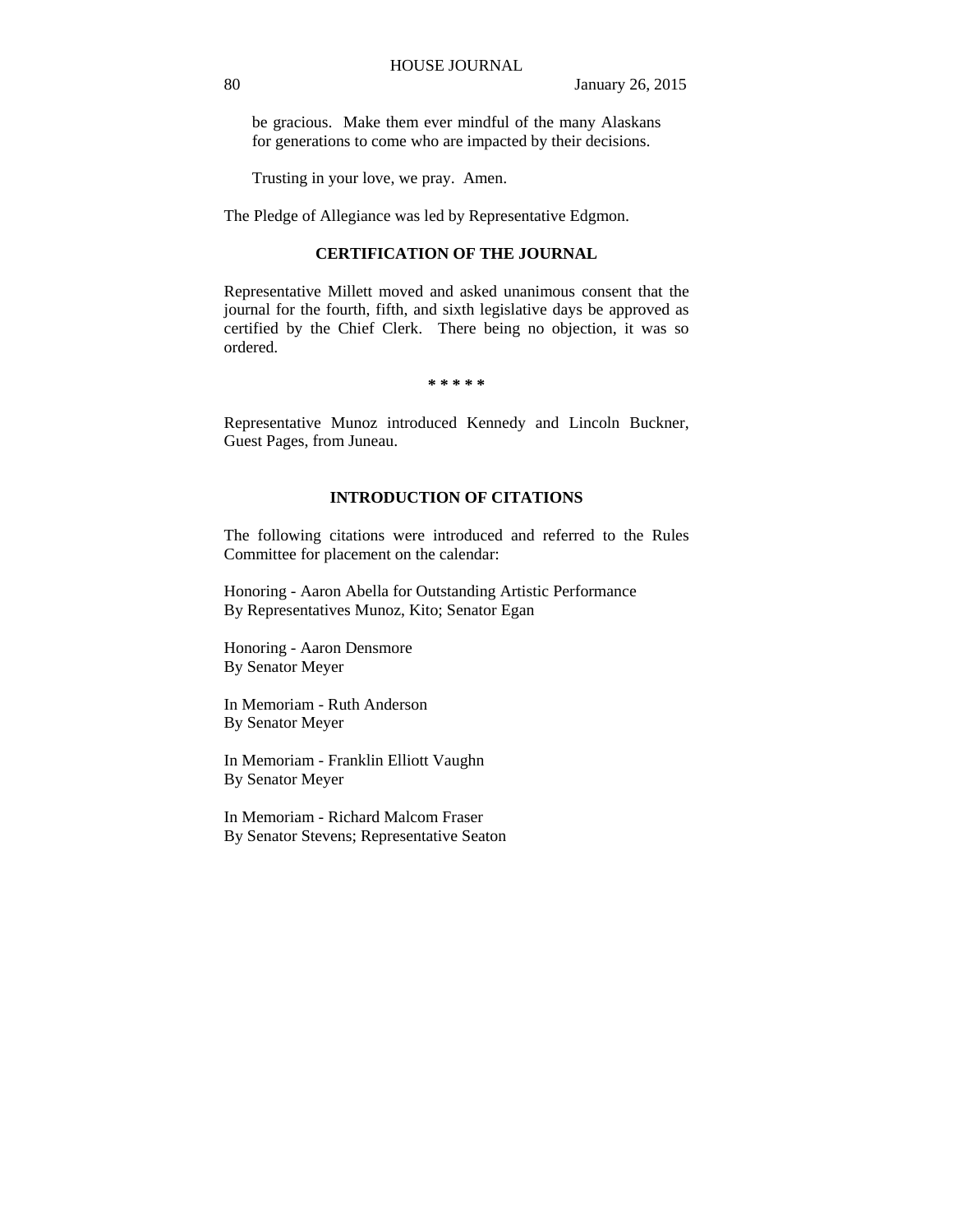## **INTRODUCTION, FIRST READING, AND REFERENCE OF HOUSE RESOLUTIONS**

## **HCR 2**

HOUSE CONCURRENT RESOLUTION NO. 2 by Representatives GATTIS, Saddler, Millett, Wilson, Thompson, Talerico, and Colver:

Designating January 25 - 31, 2015, as Alaska School Choice Week.

was read the first time and referred to the Education Committee.

## **INTRODUCTION, FIRST READING, AND REFERENCE OF HOUSE BILLS**

## **HB 79**

HOUSE BILL NO. 79 by the House Judiciary Committee, entitled:

"An Act relating to controlled substances; relating to marijuana; relating to driving motor vehicles when there is an open marijuana container; and providing for an effective date."

was read the first time and referred to the Judiciary and Finance Committees.

#### **HB 80**

HOUSE BILL NO. 80 by Representatives GATTIS and Colver, entitled:

"An Act repealing the requirement for secondary students to take college and career readiness assessments."

was read the first time and referred to the Education Committee.

## **CONSIDERATION OF THE DAILY CALENDAR**

#### **LEGISLATIVE CITATIONS**

Representative Millett moved and asked unanimous consent that the House approve the citation on the calendar. There being no objection, the following citation was approved and sent to enrolling: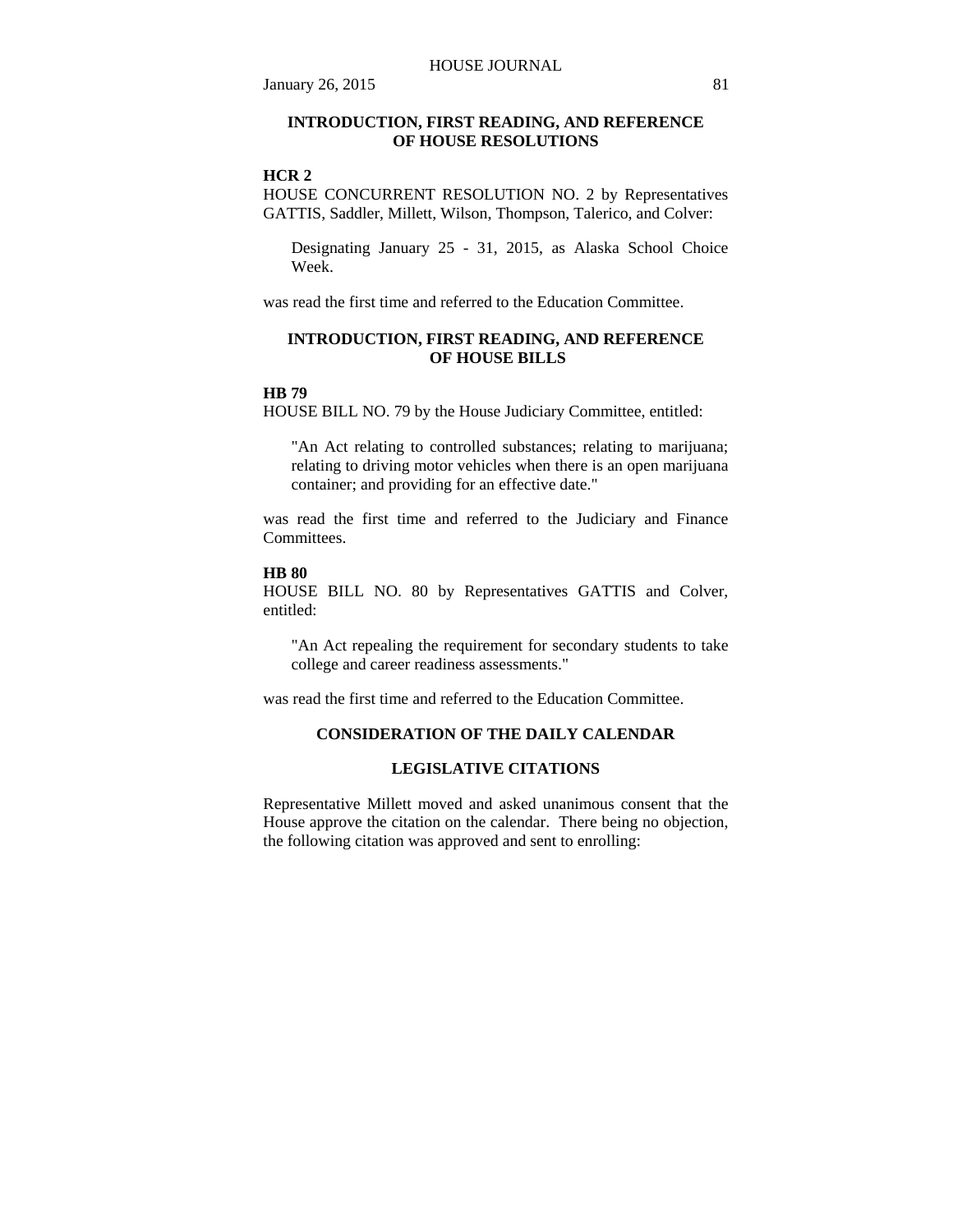In Memoriam - Richard Dauenhauer

By Representatives Kito, Munoz, Chenault, Claman, Colver, Drummond, Edgmon, Foster, Gara, Gattis, Gruenberg, Guttenberg, Hawker, Herron, Hughes, Johnson, Josephson, Kawasaki, Keller, Kreiss-Tomkins, LeDoux, Lynn, Millett, Nageak, Neuman, Olson, Ortiz, Pruitt, Reinbold, Saddler, Seaton, Stutes, Talerico, Tarr, Thompson, Tilton, Tuck, Vazquez, Wilson, Wool; Senator Egan

#### **UNFINISHED BUSINESS**

Representative Millett moved and asked unanimous consent that the following members be excused from a call of the House. There being no objection, the members were excused as noted:

Representative Drummond – from 6:00 p.m., January 29 to 10:00 p.m., February 1

Representative Herron – from 6:00 p.m., January 28 to 11:30 a.m., February 1

Representative Kito – from 11:45 a.m. to 1:15 p.m., February 11

#### **HJR 8**

Representative Hughes added her name as cosponsor to:

HOUSE JOINT RESOLUTION NO. 8

Urging the federal government to empower the state to protect the state's access to affordable and reliable electrical generation.

## **HJR 9**

Representative Hughes added her name as cosponsor to:

### HOUSE JOINT RESOLUTION NO. 9

Urging the United States Congress to pass legislation to open the coastal plain of the Arctic National Wildlife Refuge to oil and gas development; urging the United States Department of the Interior to recognize the private property rights of owners of land in and adjacent to the Arctic National Wildlife Refuge; relating to oil and gas exploration, development, production, and royalties; and relating to renewable and alternative energy technologies.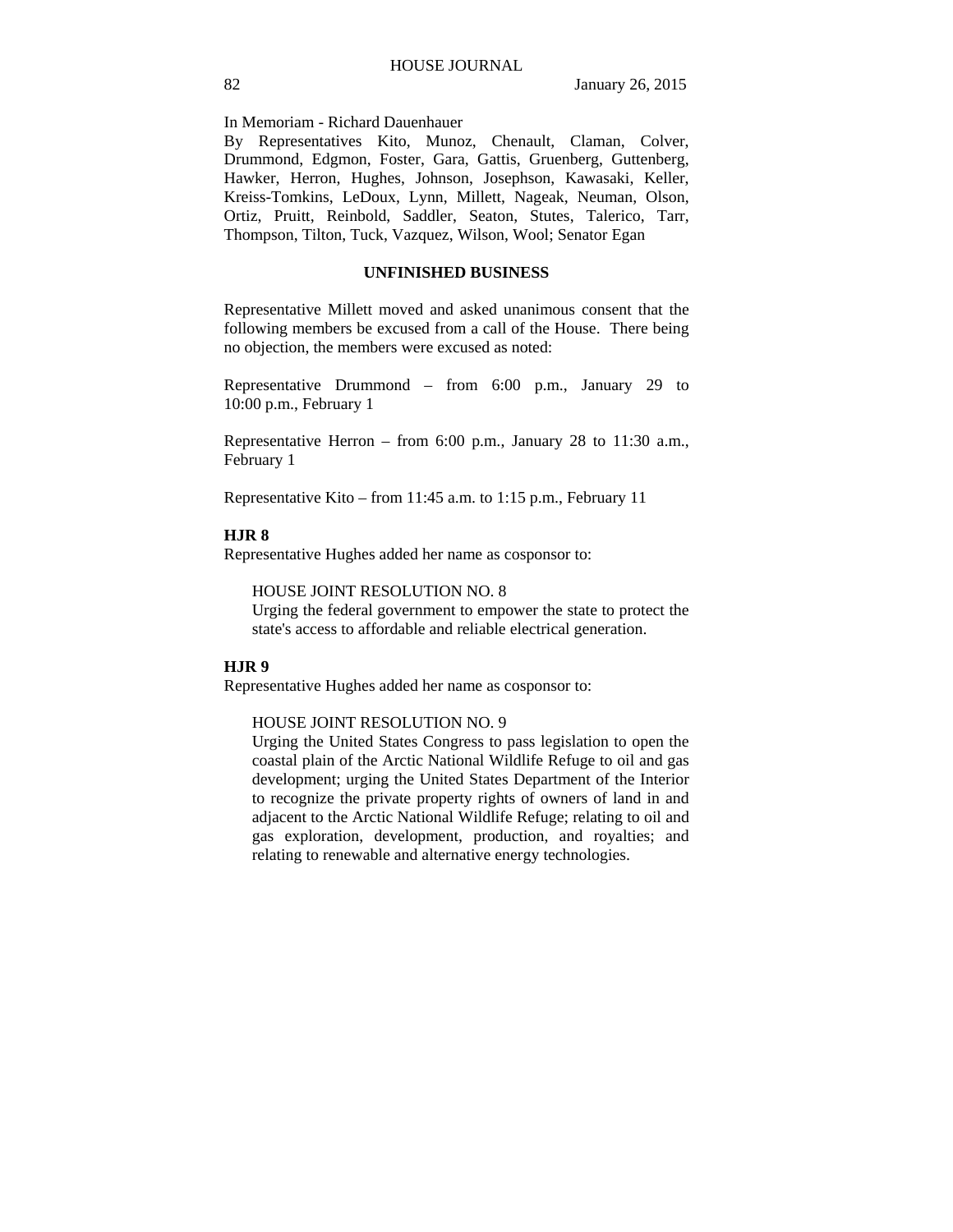**January 26, 2015** 83

#### **HB 43**

Representative Millett added her name as cosponsor to:

HOUSE BILL NO. 43

"An Act establishing Alaska Law Enforcement Officers' Day."

## **HB 50**

Representative Millett added her name as cosponsor to:

HOUSE BILL NO. 50 "An Act establishing March 13 each year as Alaska Oil and Gas Day."

#### **HB 56**

Representative Millett added her name as cosponsor to:

HOUSE BILL NO. 56 "An Act establishing Alaska Firefighters' Day."

## **HB 74**

Representatives Hughes and Millett added their names as cosponsors to:

HOUSE BILL NO. 74

"An Act relating to the donation of leave by public employees."

## **HB 77**

Representative Saddler added his name as cosponsor to:

### HOUSE BILL NO. 77

"An Act relating to training regarding disabilities for police officers, probation officers, parole officers, correctional officers, and village public safety officers; relating to guidelines for drivers when encountering or being stopped by a peace officer; relating to driver's license examinations; and relating to a voluntary disability designation on a state identification card and a driver's license."

#### **ANNOUNCEMENTS**

House committee schedules are published under separate cover.